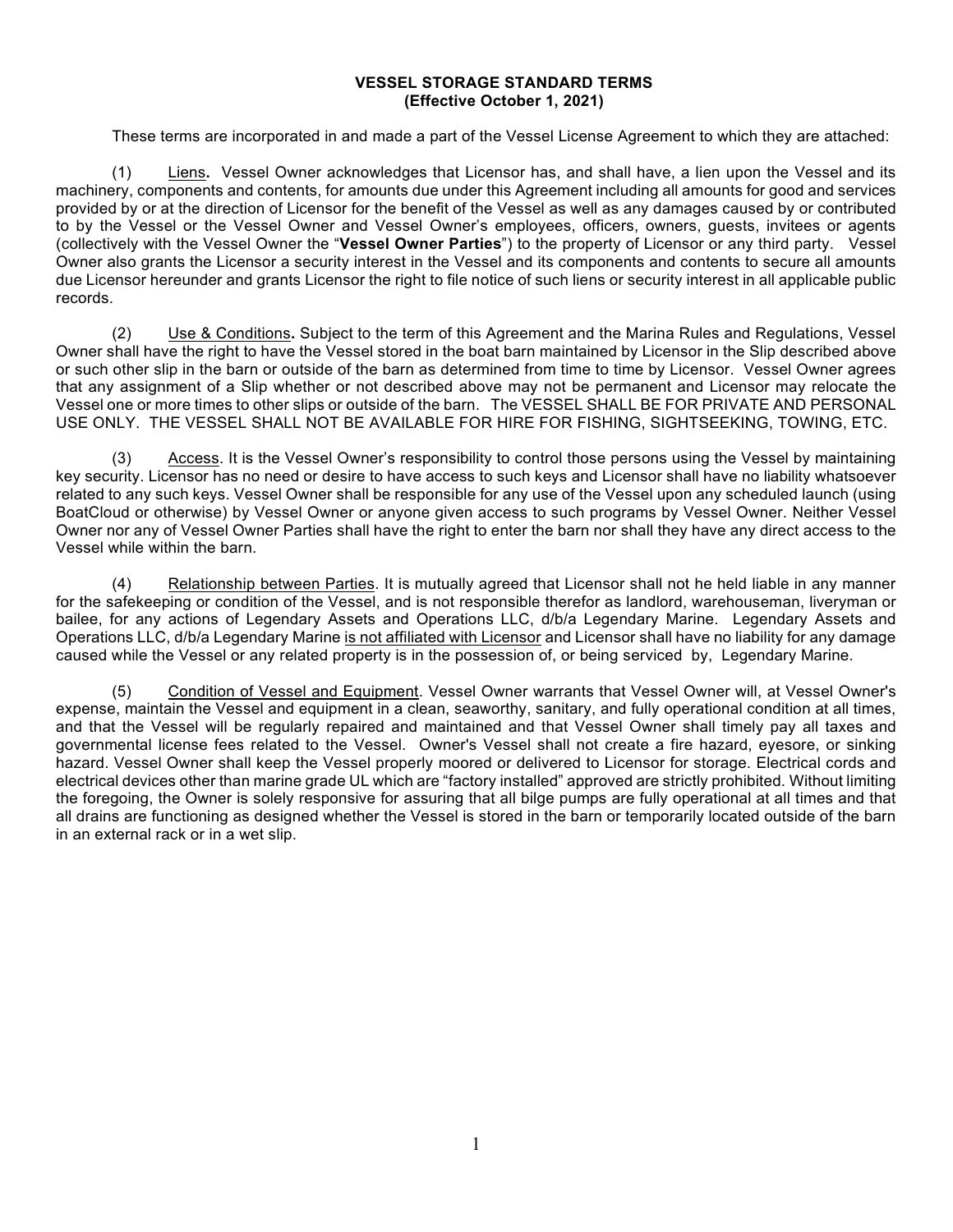(6) Liability Limitation. Licensor's charges are for storage only and do not include any premium for insurance against damage to the Vessel. If Licensor were to provide such coverage, the storage charges would be higher. Accordingly, the Vessel Owner is required to obtain and maintain in effect insurance on the Vessel as provided in this Agreement. The Licensor is not an insurer against damage to, or caused by, the Vessel. The License is used by the Vessel Owner at the sole risk of Vessel Owner. Vessel Owner and Vessel Owner's heirs and assigns. hereby waives any and all claims against and Licensor for any and all liability or responsibility to Vessel Owner or anyone claiming through or under Vessel Owner for any loss or damage for personal injury, loss of life, loss or damage to the Vessel and any other property of Vessel Owner Parties, personal or otherwise and whether arising in tort or contract or bailment laws or otherwise (collectively, "**Damages**") excluding only intentional wrongdoing. Licensor, its owners, officers, employees and agents shall have no liability whatsoever for, and Vessel Owner Parties waive any claim for (i) and Damages related to the Vessel, its storage, launching, retrieval, movement (expressly including, without limitation damage by forklift and damage to ) or use of the Vessel except for the gross negligence or willful misconduct to the employees of Licensor, (ii) damage or loss of or to the Vessel, any protrusions such as trim tabs, rudders, speedometers, swim ladders, antennae, outriggers, Bimini tops, thru hull fittings, cameras and transducers and contents such as fishing equipment, life preservers, ski or electronic equipment or any other items of personality items stored in the Vessel or at the Marina. Vessel Owner is advised to remove all items not permanently attached to the Vessel while the Vessel is in storage. Vessel Owner hereby accepts the condition of the Marina (including slip dry storage area, docks, piers and wet slips) "AS IS" and Vessel Owner acknowledges that Licensor makes no express or implied warranty as to the condition of the slip, the water, the depth of the water, the common areas, or utilities, gangways, fences, doors, piers, docking lines locks, or any other aspect of the Marina. Further:

(a) Equipment Compatibility. Should a question arise whether or not a Vessel is rack storable and/or forklift moveable, it shall be Vessel Owner's responsibility to seek through Vessel manufacturer, an answer to the question. Marina shall not be held responsible for damage to any Vessel not deemed rack storable and/or forklift moveable and any such damage shall be at the sole cost and expense of 'Vessel Owner.

(b) Loss or Damage**.** VESSEL OWNER FURTHER ACKNOWLEDGES THAT IT IS SOLELY VESSEL OWNER'S RESPONSIBLE FOR PREPARING THE VESSEL AND ITS BELONGINGS FOR DRY STORAGE AND STORAGE OUTSIDE THE BARN ON A RACK OR IN THE WATER, ALL IN ACCORDANCE WITH ALL GUIDELINES AND REGULATIONS OF LICENSOR. LICENSOR IS NOT RESPONSIBLE FOR THE STRUCTURAL INTEGRITY OF ANY VESSEL OR THE VESSEL'S COMPATIBILITY WITH MARINA VESSEL HANDLING EQUIPMENT OR STORAGE SUPPORT SYSTEMS

(c) Limit of Liability. IF NOTWITHSTANDING THE LIMITATIONS OF LIABILITY CONTAINED IN THIS AGREEMENT. LICENSOR SHOULD BE DETERMINED TO BE LIABLE TO VESSEL OWNER FOR DAMAGES TO PERSON OR PROPERTY, LICENSOR'S LIABILITY SHALL BE LIMITED TO A SUM EQUAL TO THE REIMBURSEMENT OF VESSEL OWNER'S APPLICABLE INSURANCE DEDUCTIBLE UPON PROOF OF PAYMENT BY VESSEL OWNER. IN NO EVENT SHALL LICENSOR BE LIABLE FOR CONSEQUENTIAL DAMAGES, ECONOMIC LOSS OR PUNITIVE DAMAGES REGARDLESS OF CAUSE OF THE LOSS OR CLAIM OF FORESEEABILITY.

(7) Indemnity. The Vessel Owner and his/her heirs and successors shall protect, defend, indemnify and save Licensor harmless from any and all Damages claims, penalties or demands including court costs and attorneys' fees, including appeals, whatsoever arising directly or indirectly out of or from (a) the use or storage of the Vessel, (b) the acts of any of the Vessel Owner Parties; (c) any breach or default in the performance of any obligation of Vessel Owner under this Agreement: and (d) any act, omission or negligence of Vessel Owner Parties.

(8) Insurance. Vessel Owner agrees to have the Vessel covered by a full marine insurance package (hull coverage for the full insurable value thereof as well as indemnity and liability coverage) with liability insurance in an amount as may be reasonably requested by Licensor from time to time but less than \$500,000 which shall include environmental impairment liability (including, without limitation, pollution), and including coverage at limits no less than set by the federal government. The Licensor also requires that the Marina and Licensor be named as an **additional insured** on the Vessel Owner's policy and such policy shall contain a waiver of all subrogation against the Licensor and the insurer, and such policies shall provide that they may not be canceled for any reason unless and until Licensor is given thirty (30) days' notice in writing by the insurance company. Vessel Owner shall provide copy of the certificate of insurance demonstrating compliance with the terms hereof to Licensor upon request. When requested, that certification shall be filed on or before the Commencement Date and Vessel Owner shall be required to maintain in the office or Licensor, a copy of the certification of insurance demonstrating compliance with the terms of this Agreement. All such renewal or replacement certificates shall he filed with Licensor on or before the expiration date of the previously filed certificate of insurance. Failure to provide such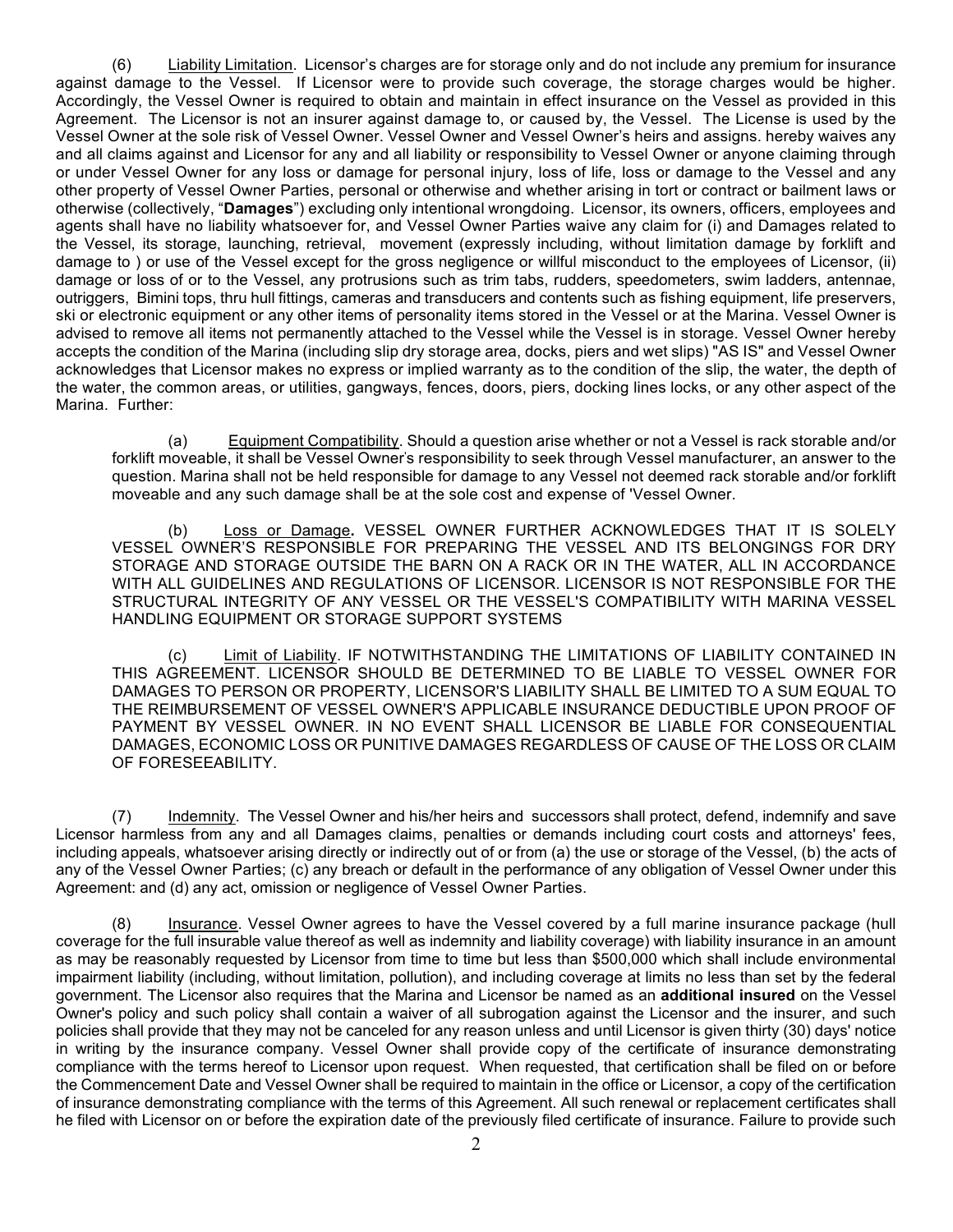certificate within five (5) days shall be a default hereunder and Licensor may remove the Vessel at Vessel Owner's expense from the Marina.

(9) Assignment. This Agreement is license for storage of the above described Vessel only. Vessel Owner may not transfer or assign this Agreement or the License in whole or in part to any third party without Licensor's prior written consent which may be withheld in Licensor's sole discretion. If the slip or any rights under the License are to be offered to any third party, such offer may be made only through Licensor.

(10) Endangerment. Vessel Owner is responsible for the acts and inactions of Vessel Owner Parties causing injury or damage to other persons, piers or other Vessels; and Vessel Owner shall be responsible for insuring that all such persons comply with the Marina Rules and Regulations and do not engage in disorder or indecorous conduct that might injure a person, cause damage to property or harm the reputation of the Marina and Licensor. Violation of the foregoing is cause for immediate removal of the Vessel in question from the Marina. Children and pets must he controlled by Vessel Owner to ensure the peace and privacy of other Marina guests.

(11) Environmental. Vessel Owner Parties shall not take any action inconsistent with keeping the Marina clean and orderly and in a first-class condition. Vessel Owner Parties shall not dump any solid waste (whether biodegradable or not) on the Marina or in the waters adjacent to the Marina. In addition, there shall be no dumping, generating, or storing by Vessel Owner Parties of any gasoline, oil, pollutants or any other hazardous or flammable materials except within factory installed fuel tanks maintained in good condition. Vessel Owner shall indemnify and save Licensor harmless from and against all costs, expenses, injunctions, fines, penalties and attorney's fees imposed against and incurred by Licensor either directly or indirectly from breach of this Paragraph

(12) Vessel Repairs. Neither Vessel Owner nor an outside contractors, organizations or individuals will be allowed to undertake any work on the Vessel in the Marina complex without the prior written consent of Licensor. Additionally, outside contractors working on Vessel Owner's Vessel must have marina general liability insurance in the amount of at least \$1,000,000, marina operator's legal liability or ship repairer's liability in the amount of at least \$1,000,000, umbrella liability coverage of at least \$1,000,000, environmental impairment liability of at least \$1,000,000 and workers' compensation insurance as required by applicable law. If Licensor moves the Vessel to accommodate any such work, Licensor may charge Vessel Owner a standard fee for such movement. Vessel Owner is responsible for assuring that all outside contractors engaged by Vessel Owner comply with all applicable requirements, Rules and Regulations of the Marina.

(13) Advertising. Advertising or soliciting shall not be permitted on the Vessel other than such Vessels that may be for sale through the Marina or through Legendary Marine. No other parties shall be permitted to market or show the Vessel within the Marina.

(14)Default.

(a) Each of the following shall constitute an 'Event of Default' hereunder: (i) if Vessel Owner shall fail to pay any license fee or other monetary amount within five (5) days from its due date in accordance with the terms of this Agreement; or (ii) if Vessel Owner shall fail to keep or perform or abide by any other requirement, term, condition, covenant or agreement of this Agreement or the Rules and Regulations now in effect or hereafter adopted or orally given to Vessel Owner by Licensor pursuant to the terms of this Agreement: or (iii) if 'Vessel Owner' s interest in this Agreement or the License shall be subjected to any attachment, levy or sale pursuant to any order or decree entered against Vessel Owner in any legal proceeding and such order or decree shall not be vacated within fifteen (15) days of entry thereof:

(b) Upon the occurrence of an Event of Default, Marina, in addition to all other rights and remedies provided by law, shall have the right without notice or demand and at the option of the Licensor, immediately to terminate this Agreement and the License, to re-license the use of the Slip, with or without terminating this Agreement and to collect from the Vessel Owner any damages resulting from the default, including but not limited to, reasonable attorney's fees and Licensor shall have the right to accelerate any license fee or other monetary amounts which would have been due over the remainder of the then current Term of the Agreement. Upon any termination of the License pursuant to this Agreement, Licensor may, without liability to anyone for trespass or conversion, (i) remove the Vessel and any other property located in or about the Marina, whether belonging to the Vessel Owner or otherwise and store such Vessel and/or property at the Vessel Owner's expense and/or (ii) take such action as may be required (including, without limitation, attaching the Vessel to a dock) and prohibit the movement of the Vessel. The Vessel and/or property so removed or left upon the Marina shall be deemed abandoned if the Vessel Owner has made no written demand for it within ten (10) days of the termination of this Agreement or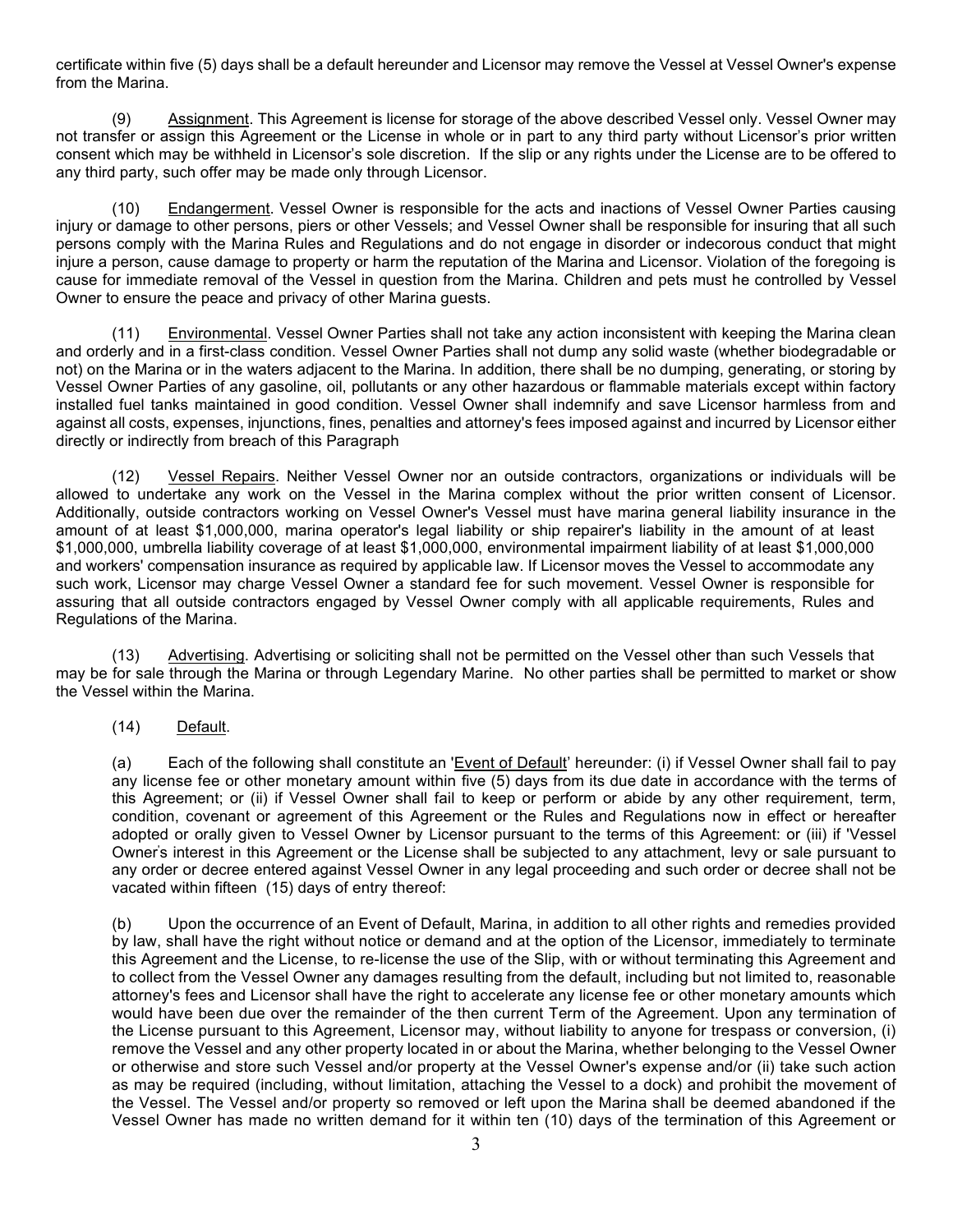Vessel Owner's payment of expenses, if any, incurred by Licensor in removing and storing the Vessel and/or property. If the Vessel Owner, however, makes no demand or if the Vessel Owner fails to remove the Vessel and/or property, Licensor shall be entitled to a lien and security interest in the Vessel and any such property so removed securing the payment of any sums owed by the Vessel Owner to Licensor under this Agreement. With respect to such security interest, Licensor shall have all the rights of a secured creditor under applicable law.

(c) In additional to the above if the Vessel is left at the Marina for longer than six months without making any payments, it shall be deemed that the Vessel has been abandoned. When the Vessel is considered abandoned, the Marina reserves the right to file a lien and to transfer the Vessel's title to the Licensor. The Licensor would then become the registered owner of the Vessel with all rights the owner would have, including but not limited to, selling the Vessel to pay off all amounts due Licensor with the Licensor having the right to keep all proceeds from the sale, even if sales price is in excess of the amount owed to the Marina. Owner hereby grants the Licensor a power of attorney coupled with an interest to affect such transfer.

(15) Live Aboard. Vessel Owner agrees that the Vessel may not be used as a live aboard or otherwise as a place of residence.

(16) Amendment. Licensor reserves the right to amend this Agreement and or the rules and regulations to be adopted by Licensor from time to time. Licensor shall provide Vessel Owner with thirty (30) days' prior written notice of any changes to some.

(17) Vessel in Peril. Only pleasure Vessels in good and seaworthy condition, and under their own power shall be permitted in the Marina without Licensor's prior written consent. In the event an emergency occurs, Licensor reserves the right but not the responsibility to take such action as it deems necessary and prudent to safeguard the Vessel, the Marina and other Vessels, or property of Licensor or others. Licensor shall have the right, but not the obligation to move and operate the Vessel during emergencies or for the making of repairs when required at the sole discretion of the Licensor.

(18) Rules & Regulations. Vessel Owner shall be responsible to ensure that all Vessel Owner Parties comply with all Rules and Regulations promulgated (by Licensor. Such Rules and Regulations shall be posted in a conspicuous place at the Marina or otherwise made known to the Vessel Owner by posting, by email or otherwise and are made a part of this Agreement and Vessel Owner shall comply at all times with such. Rules and Regulations may be amended from time to time by Licensor. Swimming in or around the Marina is strictly prohibited.

(19) Non-Waiver. No waiver of any breach of any obligation or promise contained herein shall be regarded as a waiver of future breach of the same or any other obligation.

(20) Attorney's Fees & Jury Trial. In the event of Vessel Owner's breach hereunder, and Licensor retains an attorney to represent it with connection with such breach, then Vessel Owner agrees to pay to Licensor all reasonable attorney fees incurred by Licensor in connection therewith. If Licensor brings legal action in connection therewith, then Vessel Owner shall pay to Licensor all costs, expenses, and reasonable attorney's lees in connection therewith if Licensor prevails. LICENSOR AND VESSEL OWNER EACH KNOWINGLY WAIVE THEIR RESPECTIVE RIGHTS TO TRIAL BY JURY OF ANY CAUSE OF ACTION, CLAIM, COUNTER CLAIM, OR CROSS COMPLAINT BROUGHT BY EITHER LICENSOR AGAINST VESSEL OWNER, OR VESSEL OWNER AGAINST LICENSOR ON ANY MATTER ARISING OUT OF, OR IN ANY WAY CONNECTED WITH THIS AGREEMENT OR THE SUBJECT MATTER OF THIS AGREEMENT

(21) Casualty and Condemnation. If any material part of the Marina is damaged or destroyed by fire, storm, Act of God or any other casualty, or if any part of the Marina is taken for any public or quasi-public use under any governmental law. Ordinance or regulation by right of eminent domain or by private purchase in lieu thereof; Licensor shall have the right to terminate this Agreement upon prior written notice to Vessel Owner without any liability to Vessel Owner.

(22) Compliance with Laws. Vessel Owner shall comply with all requirements or any State or Federal statute, law or local ordinance or regulation applicable to Vessel Owner or its use of the premises, adjacent waters, or entry onto the Marina and shall save Licensor harmless from penalties, fines, costs, expenses or damages resulting from failure to do so.

(23) Notice. Any notice given by either party to this Agreement to or on the other shall be in writing and shall be (i) personally delivered, (ii) forwarded by registered or certified mail, return receipt requested, (iii) forwarded by nationally recognized courier service providing written confirmation of delivery or (iv) forwarded via e-mail with delivery receipt to the addresses of the parties specified in this Agreement. Notice shall be deemed to have been given or served when personally delivered or received by email, the first business day following deliver to a nationally recognized courier service, or five (5)